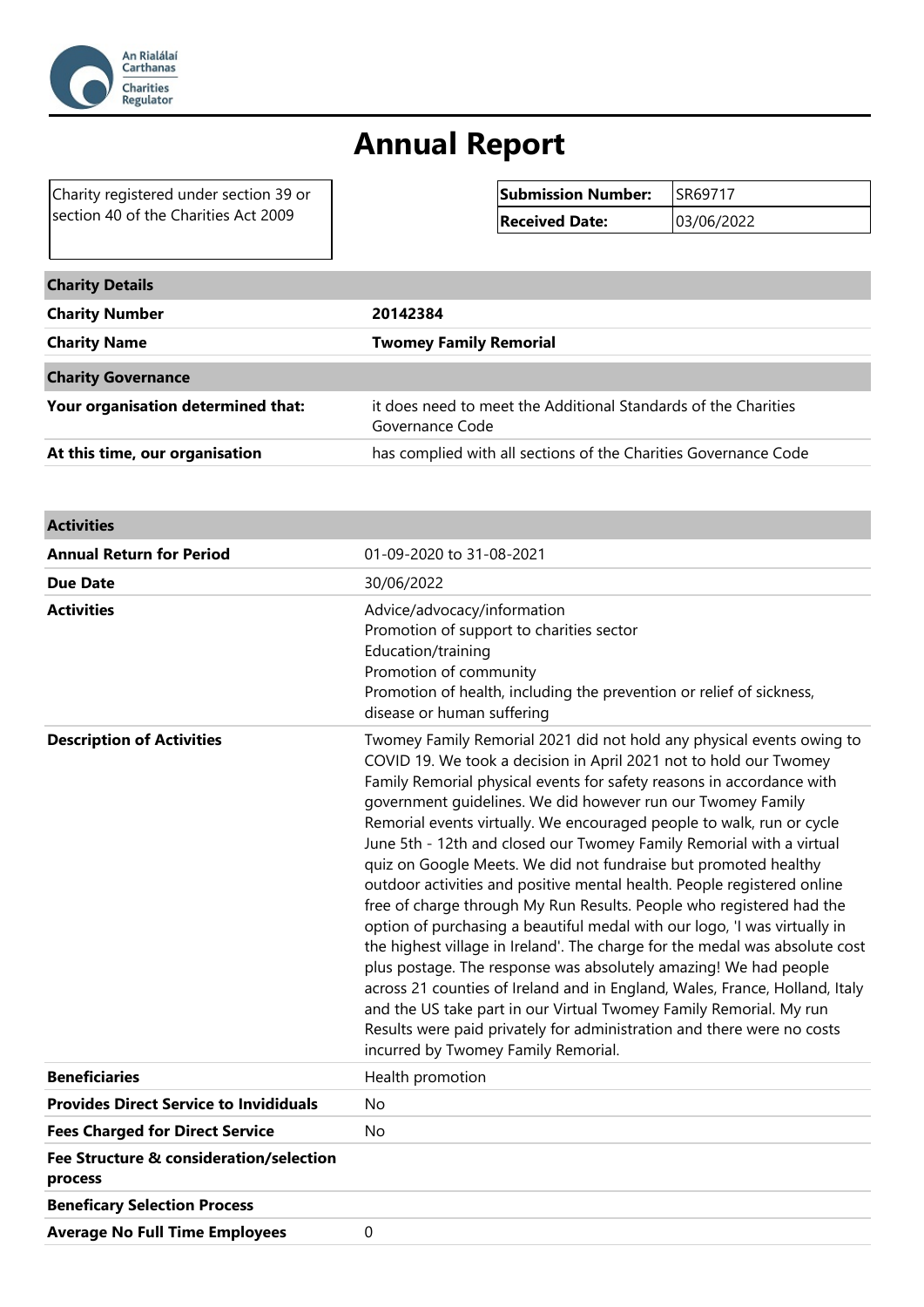| <b>Average Part Time Employees</b>     | 0                                               |  |
|----------------------------------------|-------------------------------------------------|--|
| <b>No. of Volunteers</b>               | $1 - 9$                                         |  |
|                                        |                                                 |  |
| <b>Financials</b>                      |                                                 |  |
| <b>Total Income</b>                    | €803.24                                         |  |
| From Government/ Local Authorities     | €0.00                                           |  |
| From Other Public Bodies               | €0.00                                           |  |
| From Philanthropic organisations       | €0.00                                           |  |
| From Donations                         | €150.00                                         |  |
| <b>Donation Income Types</b>           | Non-cash collections                            |  |
|                                        |                                                 |  |
| From Bequests                          | €0.00                                           |  |
| From trading and commercial activities | €525.00                                         |  |
| From Other Sources                     | €128.24                                         |  |
| <b>Description of Other Sources</b>    | Revenue - VAT Compensation Scheme for Charities |  |
| <b>Total Expenditure</b>               | €31.41                                          |  |
| Salary Expenditure                     | €0.00                                           |  |
| Other Expenditure                      | €31.41                                          |  |

| Assets and Liabilities at the end of the<br>financial period |           |
|--------------------------------------------------------------|-----------|
| Cash at Bank and in Hand                                     | €5,621.10 |
| <b>Other Assets</b>                                          | €0.00     |
| <b>Total Assets</b>                                          | €5,621.10 |
| <b>Total Liabilities</b>                                     | €0.00     |
| <b>Net Assets / (Liabilities)</b>                            | €5,621.10 |

## **Audit Details**

Have the financial statements been audited No

| <b>International Transfers</b>                                                                 |       |
|------------------------------------------------------------------------------------------------|-------|
| Total income received by the charity from<br>outside the State during the financial year       | €0.00 |
| Select countries from which income was<br>received                                             |       |
| Total funds spent or transferred outside the<br>State by the charity during the financial year | €0.00 |
| Select countries to which funds were<br>transferred                                            |       |
| Select method(s) used to transfer funds<br>outside the State                                   |       |

| <b>Attachments</b>   |                                                      |          |
|----------------------|------------------------------------------------------|----------|
| <b>Type</b>          | <b>Description</b>                                   | Barcode  |
| Full Set of Accounts | Twomey Family Remorial Full set of Accounts 2021.pdf | BC223460 |
| Annual Report        | Bank Statements 2021.pdf                             | BC223509 |